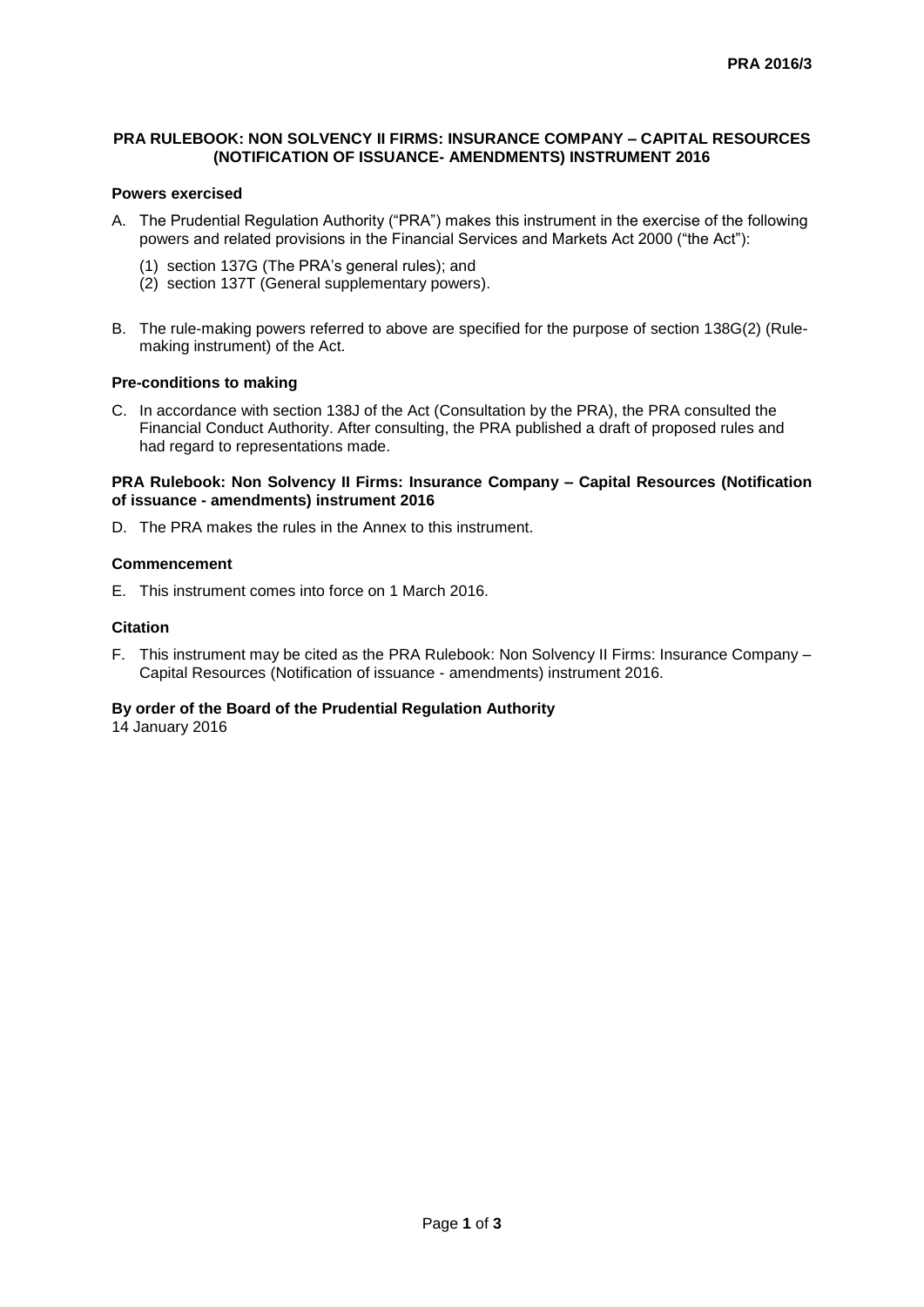## **Annex A**

## **Amendments to the Insurance Company – Capital Resources Part**

In this Annex, the text is all new and is not underlined. This text replaces the current text in Chapter 3 of the Insurance Company – Capital Resources Part.

## **3 NOTIFICATION OF ISSUANCE OF CAPITAL INSTRUMENTS**

- 3.1 Subject to 3.4, a *firm* must notify the *PRA* in writing of its intention to issue a *capital instrument* which it intends to include within its *capital resources* at least one *month* before the intended date of issue unless there are exceptional circumstances which make it impracticable to give such a period of notice. In such circumstances, the *firm* must give as much notice as is practicable and explain to the *PRA* why the circumstances are considered exceptional.
- 3.2 When giving notice, a *firm* must:
	- (1) provide details of the amount of capital the *firm* is seeking to raise through the intended issue and whether the *capital instrument* is intended to be issued to external investors or within its *group*;
	- (2) identify the stage of the *capital resources table* the *capital instrument* is intended to fall within;
	- (3) provide a copy of the draft terms and conditions;
	- (4) provide a draft of a properly reasoned independent legal opinion from an appropriately qualified individual confirming that the *capital instrument* complies with the rules applicable to instruments included in the stage of the *capital resources table* identified in (2);
	- (5) include confirmation from the *governing body* of the *firm* that the *capital instrument* complies with the rules applicable to instruments included in the stage of the *capital resources table* identified in (2); and
	- (6) state whether the *capital instrument* will be encumbered or whether there are any connected transactions in respect of the item and, if so, provide details.
- 3.3 If after an initial notification under 3.1, but prior to a *capital instrument's* issuance, a *firm* proposes to change the information previously submitted, it must provide a further written notification of that change without delay.
- 3.4 3.1 does not apply to:
	- (1) ordinary *shares* which:
		- (a) are the most deeply subordinated *capital instrument* issued by the *firm*; and
		- (b) are the same as ordinary *shares* previously issued by the *firm*; and
	- (2) *capital instruments* which are to be issued on identical terms to *capital instruments* issued by the *firm* within the previous twelve months and notified to the PRA in accordance with 3.2, excluding (1) the issue date; (2) the maturity date; (3) the